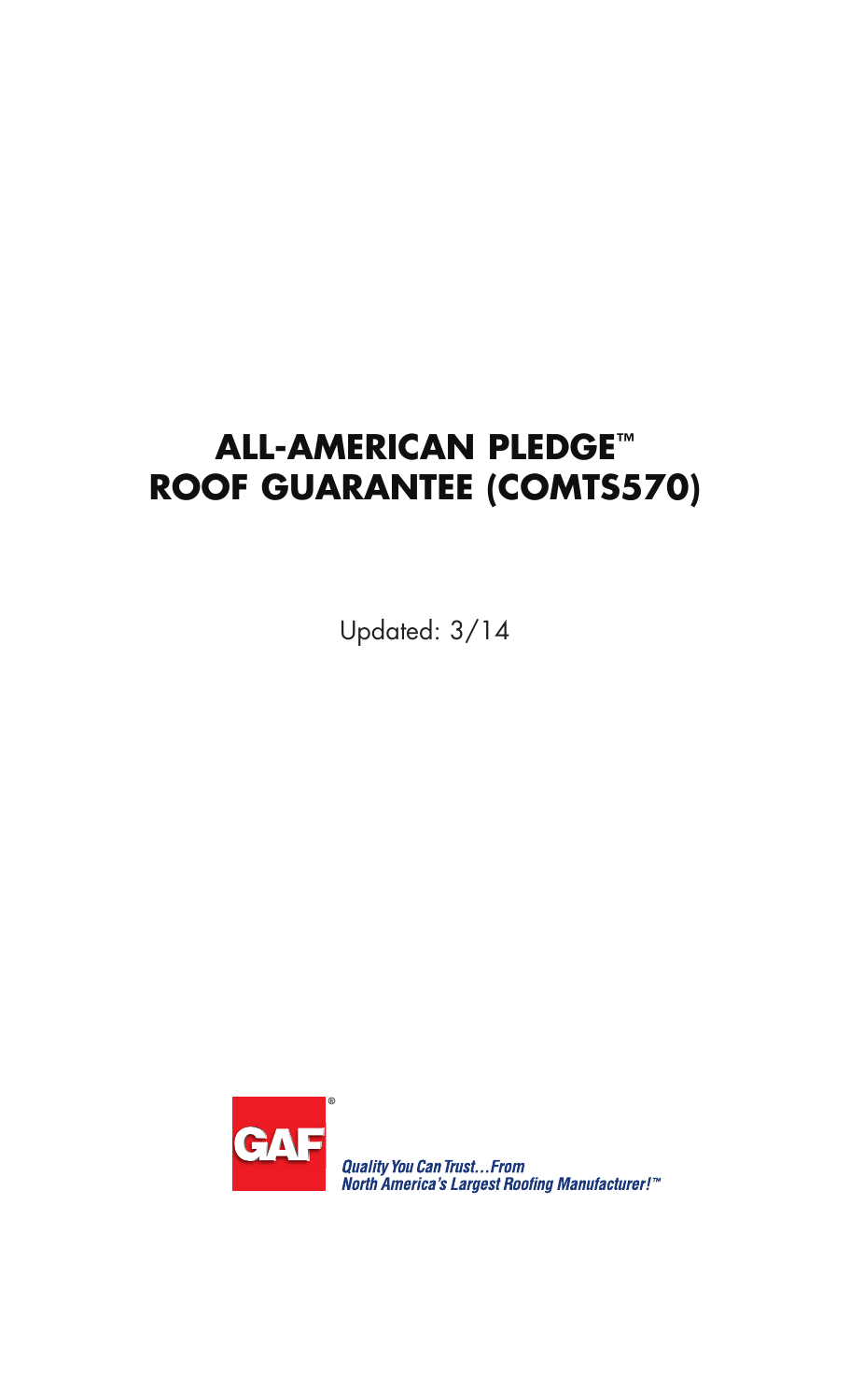## **ALL-AMERICAN PLEDGE™ ROOF GUARANTEE**



| ۸             |  |
|---------------|--|
| VNF<br>v<br>~ |  |
|               |  |

**GAF** 

BUILDING AND ADDRESS:

LOW-SLOPE ROOF: SPECIFICATION: STEEP-SLOPE ROOF: SHINGLE:

LOW-SLOPE ROOF: SQS. STEEP-SLOPE ROOF: SQS.

APPLIED BY:

DATE OF COMPLETION: GUARANTEE EXPIRATION DATE:

#### **LOW-SLOPE ROOF SYSTEM – GUARANTEE**

**THE GUARANTEE/SOLE AND EXCLUSIVE REMEDY**

**EXCREMENT OR AN EXCREME STRESS (See Also Addition to the Units This Follow results are also associated the stress of a stress (See Also Addition to the Units Control of the Units Control of the Units Control of the Units** GAF guarantees to you, the original owner of the building described above, that GAF will provide "Edge To Edge" protection by repairing leaks through the GAF roofing membrane, liquid-applied membrane or coating, base flashing, high wall waterprooting flashing, insulation, expansion joint covers, preflashed accessories, and metal flashings used by the contractor of record that meet SMACNA standards (the "GAF Roofing Materials") resulting from a manufacturing defect, ordinary wear and tear, or workmanship in applying the GAF Rooting Materials. There is no dollar limit on covered repairs. Leaks caused by any materials other than those listed above, such as the root deck, non-GAF insulation, or any other materials used in the construction of the low-slope roof system, are not covered.

#### **LOW-SLOPE ROOF SYSTEM – GUARANTEE PERIOD**

\_ years from the date of completion. NOTE: Lexsuco® and uncoated M-Curb™ flashings are covered by this guarantee This guarantee term for your Low-Slope Roof System lasts for \_<br>**ONLY** for the first ten years.

#### **STEEP-SLOPE ROOF SYSTEM – THE LIMITED WARRANTY WHAT IS COVERED/EXCLUDED**

This warranty covers certain GAF Steep-Slope rooting products installed on your root including GAF Shingles, GAF Ridge Cap Shingles, GAF Starter Strip Shingles, GAF Leak Barrier,<br>GAF Roof Deck Protection, and GAF Cobra® At any non-GAF root products, such as rooting nails. Misapplication ot your GAF Products and tlashings at valleys, dormers, chimneys, and plumbing vents (the "Covered Flashings") is also covered.

#### **MANUFACTURING DEFECTS: LIFETIME SHINGLES**

All GAF Shingles covered by this warranty, other than Royal Sovereign® and Marquis® WeatherMax® Shingles, carry a Lifetime warranty against manufacturing defects and a non-prorated period of 50 years. (Note: This limited warranty is not available for roofs with Sentinel® Shingles.) The word "Lifetime" means as long as you, the original owner(s) [or the second owner(s) if coverage was properly transferred within the first 20 years], own the property where the shingles are installed. The Lifetime warranty term and 50-year non-prorated period are applicable only to shingles installed on a single-family detached residence owned by individual(s). For any other type of owner or building, such as a corporation, government entity, religious entity, condominium, or homeowner association, school, apartment building, office building, or multi-use structure, the length of the warranty is 40 years and the non-prorated period is 20 years.

#### **MANUFACTURING DEFECTS: OTHER SHINGLES**

Marquis® WeatherMax® Shingles are warranted against manufacturing defects for 30 years; Royal Sovereign® Shingles are warranted for 25 years. The non-prorated period is 20 years for both Marquis® WeatherMax® and Royal Sovereign® Shingles.

#### **MISAPPLICATION: GAF PRODUCTS AND COVERED FLASHINGS**

When Litetime Shingles are installed in the tield ot the root, coverage tor application errors, including the misapplication ot Covered Flashings, lasts tor the tirst 25 years atter installation for single family detached residences owned by individual(s). For other types ot owners or buildings and tor shingles other than Litetime Shingles, coverage lasts for 20 years.

#### **FAILURE TO SEAL/BLOW-OFFS/WIND DAMAGE**

Coverage lasts for 15 years.

### **ALGAE DISCOLORATION**

All StainGuard®-labeled shingles and ridge cap shingles are warranted against algae discoloration for 10 years.

#### **MANUFACTURING DEFECTS: WHAT IS COVERED/SOLE AND EXCLUSIVE REMEDY**

GAF Warranty Company, LLC, a subsidiary of GAF, warrants that your GAF Products will remain free from manufacturing defects and that your GAF Products and Covered Flashings will remain free from application errors that adversely affect their performance during the applicable warranty term listed above. Note: Failure to seal/blow-offs/wind damage and algae discoloration are covered separately below.

- (a) During the non-prorated period: If any of your GAF Products are found to have a manufacturing defect or there is an application error in installing your GAF Products or Covered Flashings that adversely affect performance, GAF will pay you the full reasonable cost of labor to repair or re-cover the affected GAF Products or Covered Flashings, and will provide replacement products. The costs of labor to tear off some or all of your GAF Products and disposal are included if necessary to repair your roof.
- (b) After the non-prorated period: The repair or re-cover cost which GAF will pay, and the root products to be provided, will be reduced to reflect the amount of use you have received from your root through the date ot your claim. The amount ot use will be calculated by dividing the number ot months which have elapsed since installation to the date ot the claim by the number of months in the guarantee term.

For a Lifetime warranty, GAF's contribution in years 51 and beyond will be 20%.

#### **MISAPPLICATION: WHAT IS COVERED/SOLE AND EXCLUSIVE REMEDY**

It any ot your GAF Products or Covered Flashings is tound to have application errors that adversely aftect performance, GAF will arrange to have your root repaired or re-covered or, at its sole option, will provide you with replacement roofing product(s) and reimburse you for the full reasonable cost of labor and other materials to repair or re-cover your roof, including Covered Flashings. The costs of labor to tear off some or all of your GAF Products and Covered Flashings and disposal are included if necessary to repair your roof.

After the non-prorated period, GAF's maximum liability for any roof shall NOT exceed three times the reasonable cost of replacement GAF Products before any reduction for use.

#### **FAILURE TO SEAL/BLOW-OFFS/WIND DAMAGE: WHAT IS COVERED/SOLE AND EXCLUSIVE REMEDY**

This Failure To Seal/Blow-Offs/Wind Damage Warranty is **specifically conditioned** on your shingles or ridge cap shingles being fastened and installed **strictly** in accordance with GAF's application instructions. GAF warrants to you that your shingles and ridge cap shingles will not fail to seal and that your other GAF Products will not blow off or sustain damage from winds (including gusts) up to the applicable wind speed listed below after your shingles and ridge cap shingles should have sealed but did not due to a manufacturing defect. If your shingles and ridge cap shingles do fail to seal, blow off, or suffer wind damage, or your other GAF Products blow off or sustain damage from winds, GAF's contribution to you will be for the reasonable costs of replacing the blown-off shingles or ridge cap shingles and other affected GAF Products and hand-sealing any unsealed shingles or ridge cap shingles. Costs relating to metal work and flashings are not included. GAF's maximum liability under this paragraph is to reimburse you for the cost of hand-sealing all of the shingles or ridge cap shingles on your roof.

| <b>Shinale</b>                                                                            | <b>Wind Speed Coverage</b> | <b>Wind Speed Coverage</b><br>with special installation without special<br>(mph/km/h) installation (mph/km/h) |  |
|-------------------------------------------------------------------------------------------|----------------------------|---------------------------------------------------------------------------------------------------------------|--|
| All GAF Lifetime Shingles   130/209*                                                      |                            | 110/175                                                                                                       |  |
| Marquis <sup>®</sup> WeatherMax <sup>®</sup>                                              | 80/130                     | 80/130                                                                                                        |  |
| Royal Sovereign <sup>®</sup>                                                              | 60/96                      | 60/96                                                                                                         |  |
| *Value of the later control of the development of the control when <b>ANIIV</b> of the co |                            |                                                                                                               |  |

\*Your roof will be covered up to the maximum wind speed above **ONLY** if your shingles are installed using **6 nails** per shingle **and** you have GAF Starter Strip Products installed at the eaves **and** rakes.

| <b>Ridge Cap Shingle</b>                   | <b>Wind Speed Coverage</b><br>with special installation<br>$\frac{mph}{km/h}$ | <b>Wind Speed Coverage</b><br>without special<br>installation (mph/km/h) |
|--------------------------------------------|-------------------------------------------------------------------------------|--------------------------------------------------------------------------|
| Timbertex <sup>®</sup> & Ridglass®         | 130/209*                                                                      | 110/175                                                                  |
| All other GAF Ridge<br><b>Cap Shingles</b> | 90/144*                                                                       | 70/112                                                                   |

\*Your ridge cap shingles will be covered up to the maximum wind speed above **ONLY** if<br>your ridge cap shingles are installed in strict accordance with the "Maximum Wind Speed<br>Coverage Under Ltd. Warranty" section of the app

**(Continued on reverse) SEE LIMITATIONS AND EXCLUSIONS ON REVERSE**